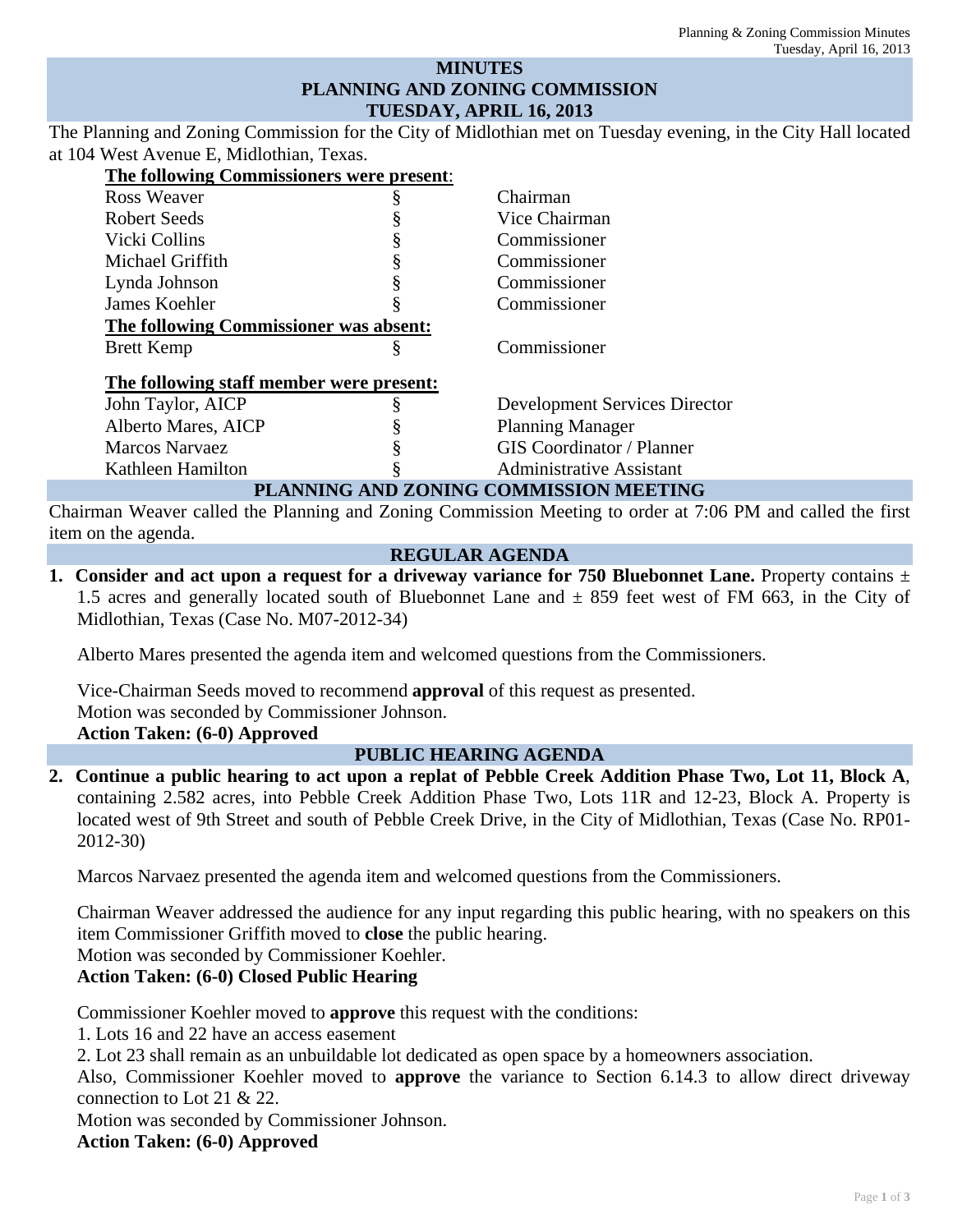## **PUBLIC HEARING (***continued***):**

**3. Conduct a public hearing to consider and act upon a request to rezone ± 28.79 acres from the current Single Family Four (SF-4), Residential 2.5 (R2.5) and Medium Density One (MD-1) Districts to Community Retail (CR) and Single Family Four (SF-4) Districts.** Property is in the J.B. Littlepage Survey, Abstract No. 643 and the Allen Reeves Survey, Abstract No. 939, and is generally located north of US Hwy 67 and west of Overlook Drive, in the City of Midlothian, Texas (Case No. Z09-2012-50)

Marcos Narvaez presented the agenda item and welcomed questions from the Commissioners.

Chairman Weaver addressed the audience for any input regarding this public hearing, with no speakers on this item Commissioner Griffith moved to **close** the public hearing.

Motion was seconded by Commissioner Koehler.

### **Action Taken: (6-0) Close Public Hearing**

Commissioner Griffith moved to recommend **approval** of this request as presented. Motion was seconded by Vice-Chairman Seeds. **Action Taken: (6-0) Approved** 

**4.** Conduct a public hearing to consider and act upon an ordinance for a Specific Use Permit (SUP) to allow a mobile telecommunication tower and equipment at 1050 US Highway 67. Property is zoned Light Industrial (LI) District, containing  $\pm$  0.459 acres, and generally located south of US Highway 67 northbound service road and east of Green Acres, in the City of Midlothian, Texas (SUP04-2012-47)

Alberto Mares presented the agenda item and welcomed questions from the Commissioners.

Chairman Weaver addressed the audience for any input regarding this public hearing, with no speakers on this item Commissioner Koehler moved to **close** the public hearing.

Motion was seconded by Vice-Chairman Seeds.

### **Action Taken: (6-0) Close Public Hearing**

Chairman Weaver moved to recommend **approval** of this request with the following conditions:

- 1) The tower shall be a monopole design and not exceed a height of 120 feet.
- 2) A 6-foot high chain-link fence with barbed wire on top shall be placed around the perimeter of the lease area.
- 3) The location of the tower and equipment shall be as stated in the site plan.
- 4) The communications tower shall adhere to all other applicable state and/or federal regulations and other requirement as stated in the lease agreement.
- 5) Additional antennas may be able to collocate on the tower with the permission of the City and Verizon.

Motion was seconded by Commissioner Griffith. **Action Taken: (6-0) Approved** 

**5.** Conduct a public hearing and to consider and act upon an ordinance for a Specific Use Permit (SUP) to allow a non-profit donation collection facility at 250 Eric Street. Property is zoned Planned Development 10, containing  $\pm$  0.6897 acres, and generally located south of Ave F and east of Eric Street, in the City of Midlothian, Texas. (Case No. SUP05-2012-49)

Alberto Mares presented the agenda item and welcomed questions from the Commissioners.

Chairman Weaver addressed the audience for any input regarding this public hearing, the following spoke regarding this item:

Applicant: George Nessinger

Commissioner Johnson moved to **close** the public hearing. Motion was seconded by Vice-Chairman Seeds.

**Action Taken: (6-0) Closed Public Hearing**